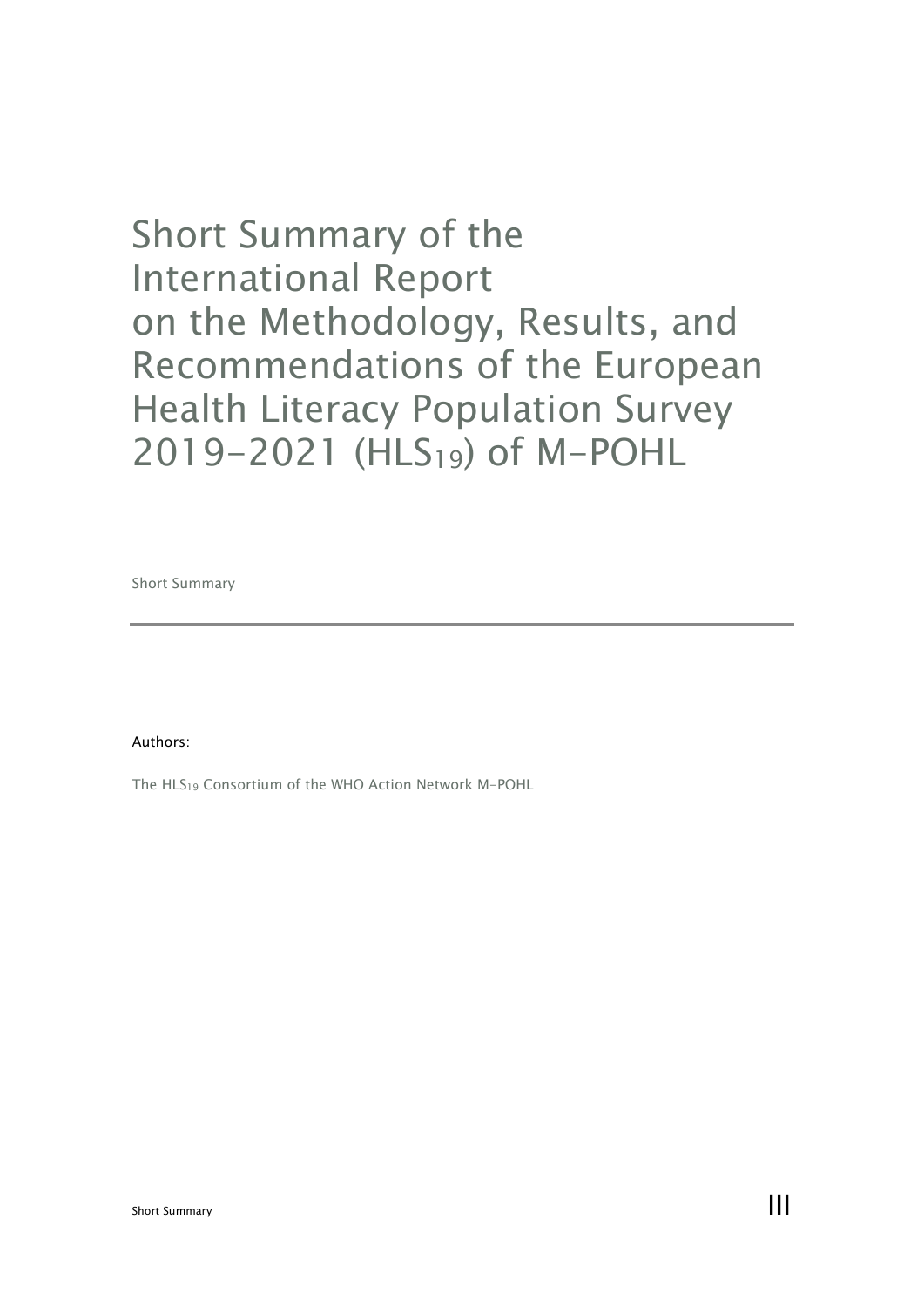# Short Summary

## Background/Research Topics/Partner Countries

In Europe, interest has grown in measuring the health literacy (HL) of the adult population in relation to public health, disease prevention, and health promotion to inform health policy in the new millennium, partly building on a longer tradition of measuring HL, but with a focus on patients, in the US. The European Health Literacy Survey (HLS-EU, 2009-2012) confirmed the relevance of HL for people's health for eight countries in the European Union, and this was replicated in follow up-studies for more European and Asian countries. All of these studies demonstrated that HL is limited in a considerable proportion of the general population, with a social gradient for HL and problematic consequences of limited HL for healthy lifestyles, self-reported health, and the utilization of health care services. Following the recommendations of the WHO's *Health Liter*acy: The solid facts (2013), WHO/Europe initiated the Action Network on Measuring Population and Organizational Health Literacy (M-POHL), with 28 countries involved, to measure HL regularly, starting with the Health Literacy Survey 2019 (HLS19). This survey was carried out in 17 countries in the WHO European Region (Austria, Belgium, Bulgaria, Czech Republic, Denmark, France, Germany, Hungary, Ireland, Israel, Italy, Norway, Portugal, Russian Federation, Slovakia, Slovenia, and Switzerland). In the HLS19 not only General HL was investigated but also specific HLs, namely Navigational HL, Communicative HL with physicians, Digital HL, and Vaccination HL, using newly developed and validated instruments. Furthermore, HL and health-related quality of life was analyzed as a mediator for health costs.

#### **Methods**

The  $HLS_{19}$  applied a cross-sectional multi-center survey study design. The study population was defined as all permanent residents aged 18 and above living in private households in the participating countries. A total of 42,445 interviews were included in the study. National sample sizes were expected to be at least 1,000 but varied from 865 to 5,660 respondents. The participating countries used a multi-stage random sampling procedure or quota sampling, and most countries stratified samples by gender, age group, population density, and geographical areas/units. Data were collected in personal, telephone, or web-based interviews, or by using a mix of these. The timeframe for data collection was from November 2019 to June 2021.

To measure General HL across the 17 countries, a short form of the original HLS-EU-Q47 instrument – the HLS19-Q12 – was validated and used. At the same time, new instruments were developed and validated to measure Navigational HL, Communicative HL with physicians, Digital HL, and Vaccination HL which were used by between 7 to 13 volunteering countries. Reflecting the HLS-EU definition for comprehensive, general HL, explicit definitions were drawn up for these specific HLs, and items were selected or constructed based on these. Relevant correlates of HL were also measured in the HLS<sub>19</sub>. The HLS<sub>19</sub> instruments were translated into their national language(s) by 16 out of the 17 countries and also into migrant languages by a few countries. For HL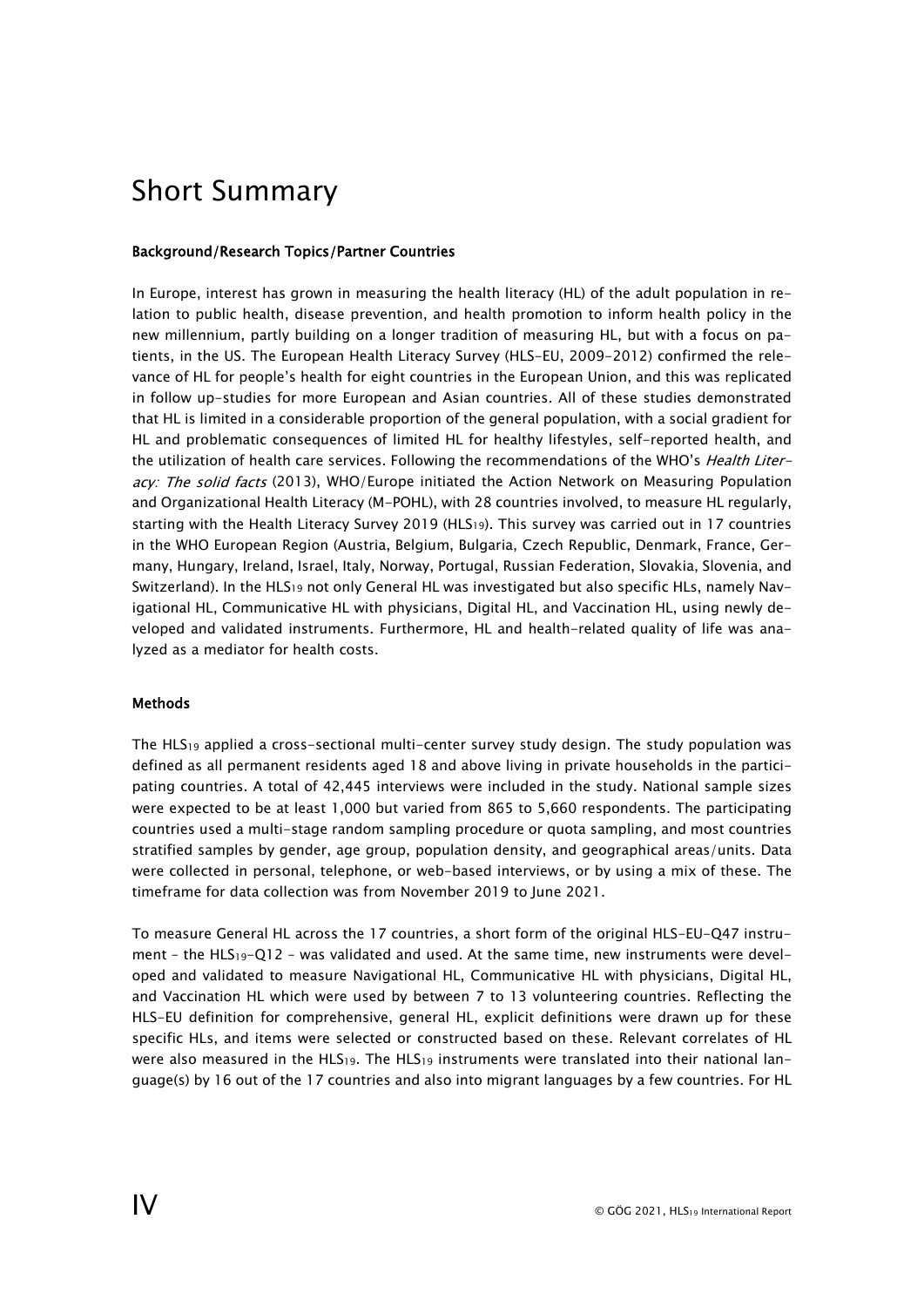measures, a score was calculated by combining the categories "easy" and "very easy", and standardizing it from 0 to 100, with higher values indicating a higher level of HL. For General HL, four categorial levels were also constructed (excellent, sufficient, problematic, inadequate).

#### Results/Findings

Psychometric properties of the HLS<sub>19</sub> instruments: The internal consistency (Cronbach's alpha) of all HL scales was good (Cronbach's alpha). For all measures, and for most countries, the distribution of scores was negatively skewed, with a ceiling effect. Thus, the instruments are sensitive especially for respondents with lower HL. Unidimensionality of the scale was confirmed by CFA and Rasch models, with acceptable results for all scales. Based on moderate correlations with the General HL measure and with each other, all four specific measures are deemed sufficiently independent to measure a specific aspect of HL.

The most difficult tasks identified were as follows: General HL: judging different treatment options, protecting oneself from illness using information from the mass media, finding information on how to handle mental problems; Navigational HL: understanding information on health care reforms, judging the suitability of health services, finding out about patients' rights, judging the extent of health insurance coverage; Communicative HL: getting enough time from physicians, expressing personal views and preferences; Digital HL: judging the reliability of information, judging whether information is offered with commercial interests, using information to help solve a health problem; Vaccination HL: judging which vaccinations one needs, finding information on recommended vaccinations.

Disadvantaged vulnerable subpopulations at risk of lower General HL and lower specific HLs than their national averages were identified. Having poor self-perceived health, being financially deprived, and having a lower level in society were indicators for lower General and lower specific HLs. People with a low education also had, on average, lower General, Digital, and Vaccination HL. To investigate a social gradient, the indicators gender, age, education, perceived social status, and financial deprivation were used in a linear regression model. A social gradient was demonstrated for all countries, albeit differing in degree across countries. The strongest predictors in the model for a social gradient were financial deprivation and self-perceived level in society for all HLs. Further relevant predictors were education for Navigational, Communicative, and Vaccination HLs as well as age for Digital HL.

Using multiple linear regression analyses, the potential effects of General HL and specific HLs were tested. Concerning General HL, out of the five lifestyle indicators, significant positive potential effects were shown for physical activity (12 countries), fruit and vegetable consumption (8 countries), alcohol consumption (4 countries), BMI (2 countries), and smoking behavior (2 countries). For three indicators of health status, significant positive potential effects were demonstrated for self-perceived health (all 17 countries), limitations in activities due to health problems (13 countries), and long-term illness/health problems (7 countries). For the utilization of five types of health services, fewer contacts with higher HL were found for GPs/family doctors (9 countries), emergency services (8 countries), medical or surgical specialists (4 countries), inpatient hospital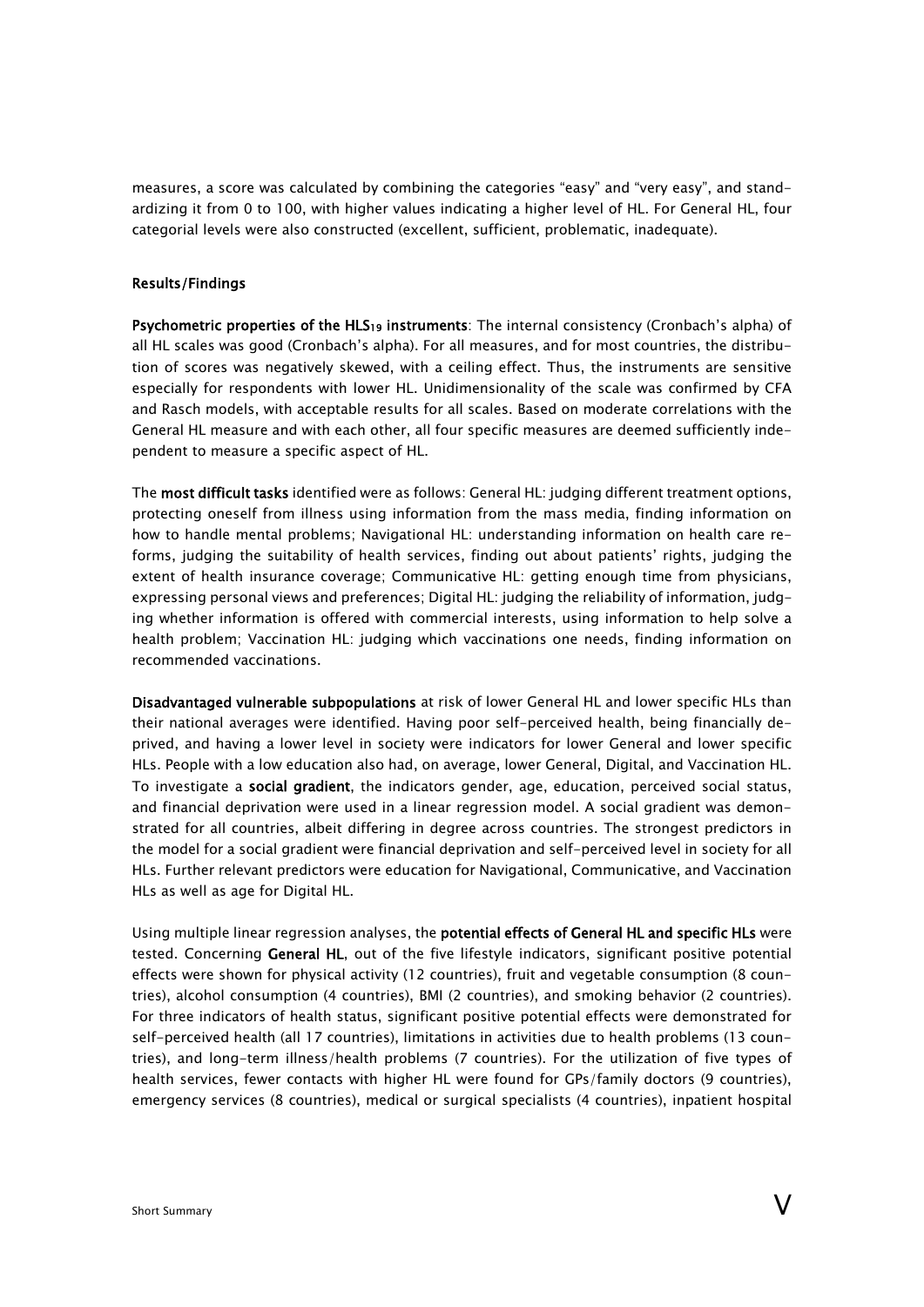services (4 countries), and day patient hospital services (2 countries). Thus, General HL is relevant for people's health but to a different degree concerning indicators and for individual countries.

Concerning specific HLs, Navigational HL, measured in eight countries, had a significant potential positive effect on self-perceived health (7 countries), limitations in activities due to health problems (5 countries), and long-term illness/health problems (2 countries). Higher Communicative HL, measured in nine countries, had a significant potential positive effect on self-perceived health in seven countries. Digital HL, measured in 13 countries, had a significant potential positive effect on self-perceived health (9 countries) and the utilization of GPs/family doctors (7 countries), when General HL was also included in the regression models. Vaccination HL had a significant potential positive effect on self-reported vaccination behavior in five out of the seven countries, a relationship which is at least partly mediated by confidence in vaccinations, risk knowledge, and risk perception.

To sum up, the results demonstrated the relevance of General and specific HLs for considerable proportions of adult residents with low HLs, a social gradient for HLs, and significant potential effects of HLs with health-relevant indicators. For all results, there were considerable variations across countries, which confirms that HL is a contextual concept and must be measured for each country. Due to the different methods and times of data collection, however, differences across individual countries must be interpreted with caution, as must any causal assumptions about potential effects due to the cross-sectional study design.

# Recommendations

Based on the HLS19 results, the HLS19 consortium agreed on a set of recommendations, presented here in a shortened format.

Regarding General HL

- » Health policy should include an investment in longitudinal studies, measuring and monitoring population HL regularly, and should systematically implement interventions to improve HL.
- » Interventions should be specifically targeted at at-risk groups for low HL to reduce the health gap between groups.
- » Interventions to improve HL should focus on all four aspects of processing health-related information (accessing, understanding, appraising, and applying information) within the domains of healthcare, disease prevention, and health promotion.
- » For interventions related to specific, concrete HL tasks, the tasks that are experienced as being more difficult should be prioritized.
- » The quality of health information in the mass media should be improved.
- » Interventions to improve HL in relation to mental health should be prioritized and supported by specific research.